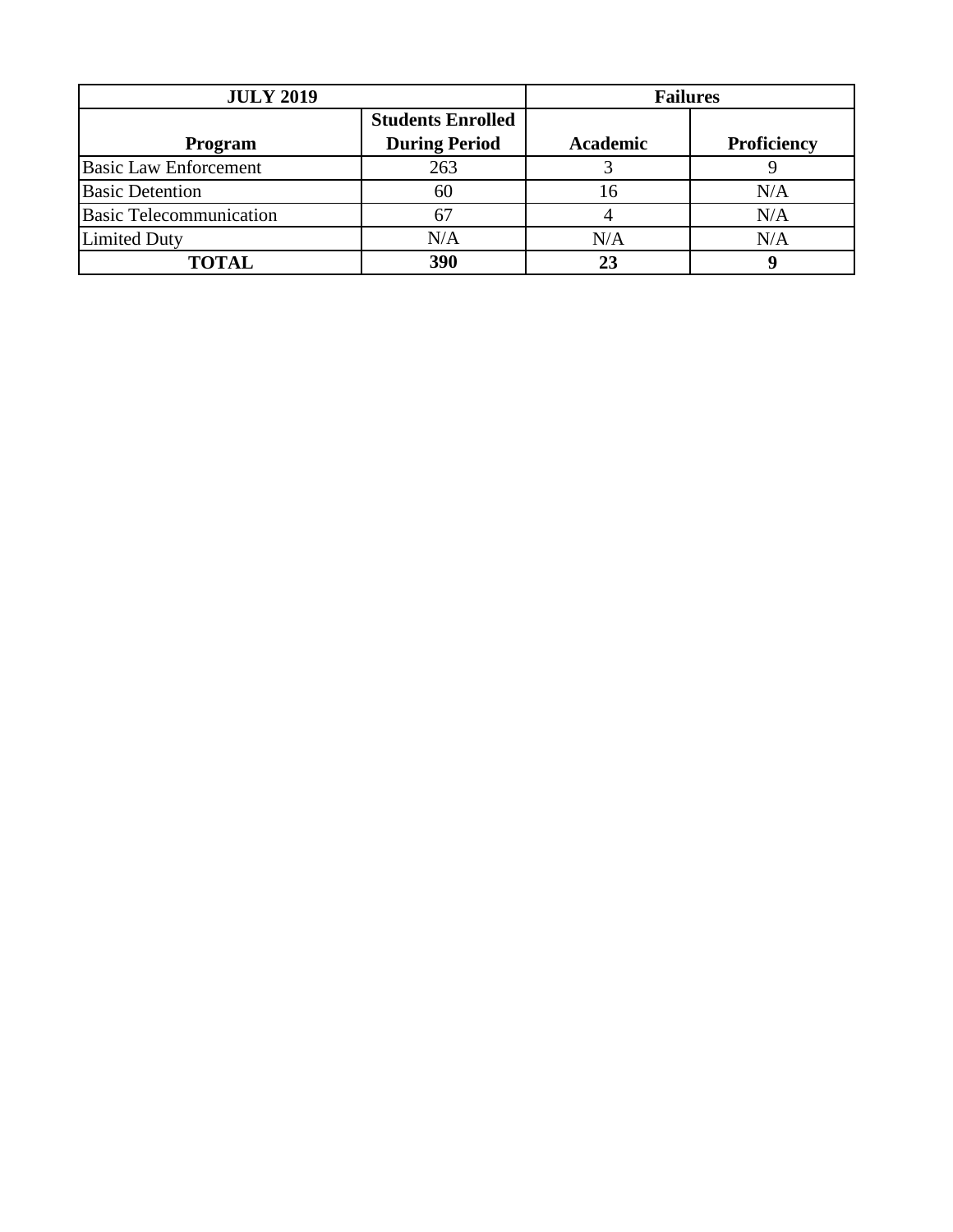| <b>AUGUST 2019</b>             |                          | <b>Failures</b> |                    |
|--------------------------------|--------------------------|-----------------|--------------------|
|                                | <b>Students Enrolled</b> |                 |                    |
| <b>Program</b>                 | <b>During Period</b>     | Academic        | <b>Proficiency</b> |
| <b>Basic Law Enforcement</b>   | 345                      |                 |                    |
| <b>Basic Detention</b>         | 55                       |                 | N/A                |
| <b>Basic Telecommunication</b> | 52                       |                 | N/A                |
| <b>Limited Duty</b>            | N/A                      | N/A             | N/A                |
| <b>TOTAL</b>                   | 452                      |                 |                    |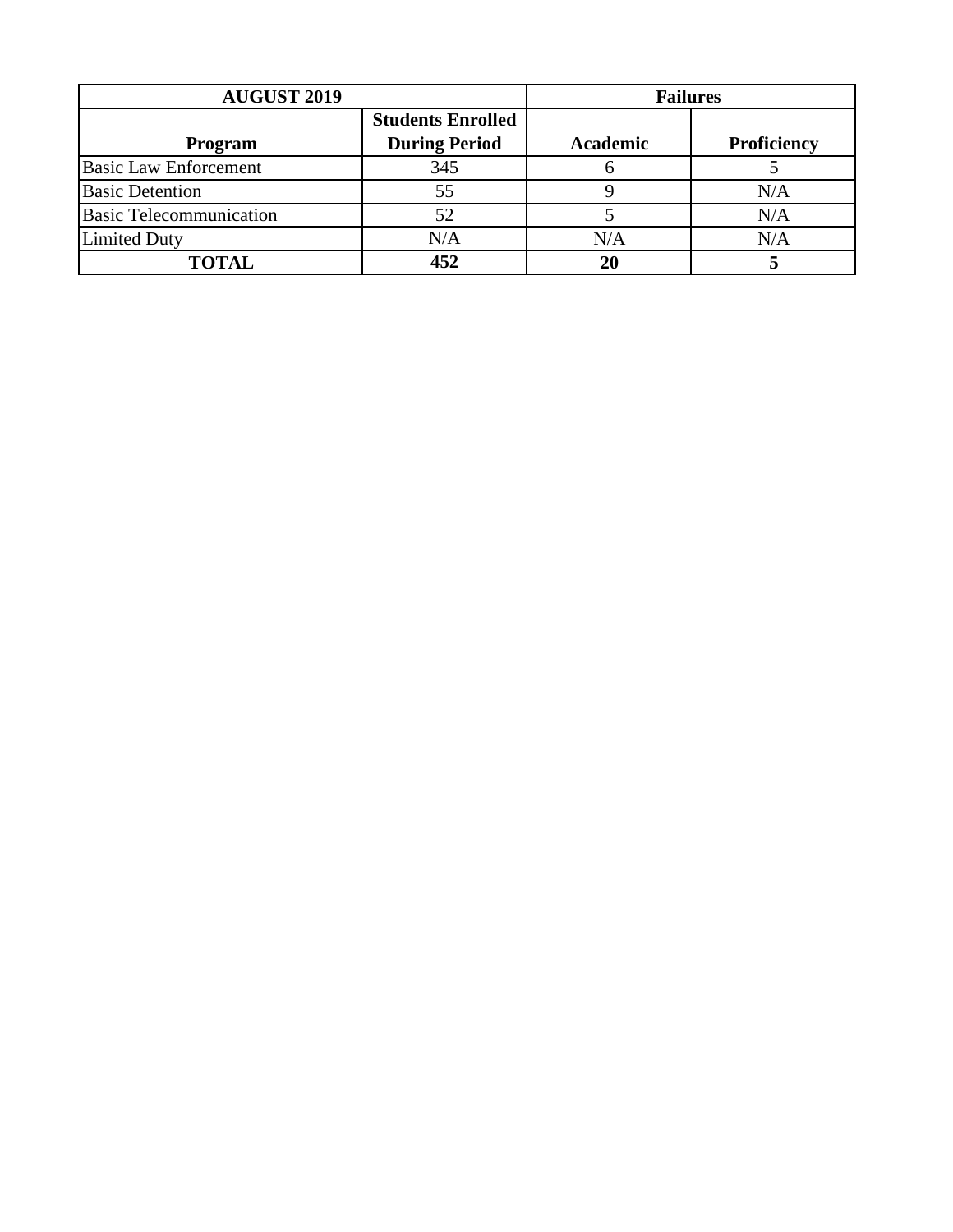| <b>SEPTEMBER 2019</b>          |                          | <b>Failures</b> |             |
|--------------------------------|--------------------------|-----------------|-------------|
|                                | <b>Students Enrolled</b> |                 |             |
| <b>Program</b>                 | <b>During Period</b>     | <b>Academic</b> | Proficiency |
| <b>Basic Law Enforcement</b>   | 430                      |                 |             |
| <b>Basic Detention</b>         | 104                      |                 | N/A         |
| <b>Basic Telecommunication</b> | 43                       |                 | N/A         |
| <b>Limited Duty</b>            | N/A                      | N/A             | N/A         |
| TOTAL                          | 577                      |                 |             |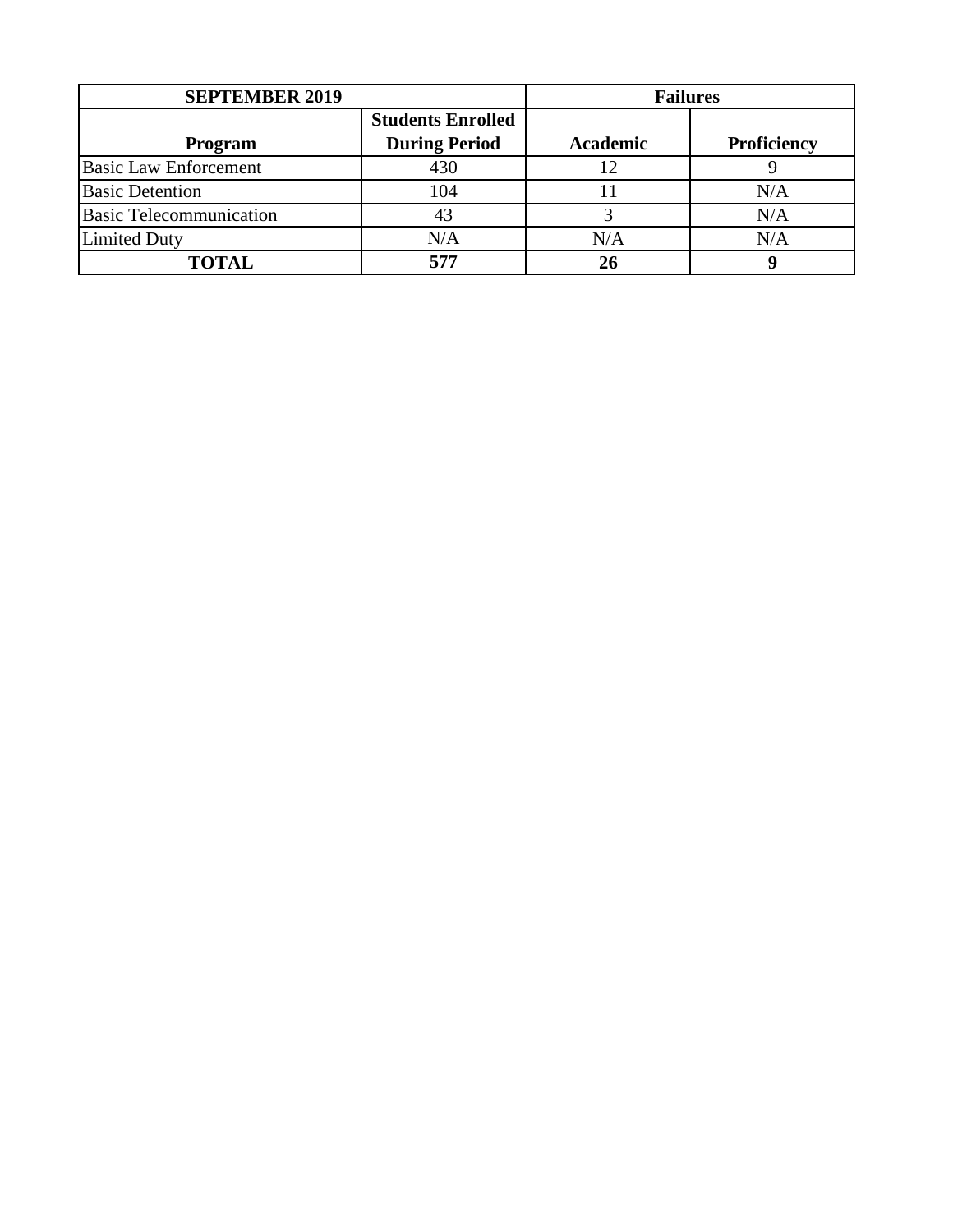| <b>OCTOBER 2019</b>            |                          | <b>Failures</b> |             |
|--------------------------------|--------------------------|-----------------|-------------|
|                                | <b>Students Enrolled</b> |                 |             |
| Program                        | <b>During Period</b>     | <b>Academic</b> | Proficiency |
| <b>Basic Law Enforcement</b>   | 453                      |                 | 10          |
| <b>Basic Detention</b>         | 106                      |                 | N/A         |
| <b>Basic Telecommunication</b> |                          |                 | N/A         |
| <b>Limited Duty</b>            | N/A                      | N/A             | N/A         |
| TOTAL                          | 590                      |                 |             |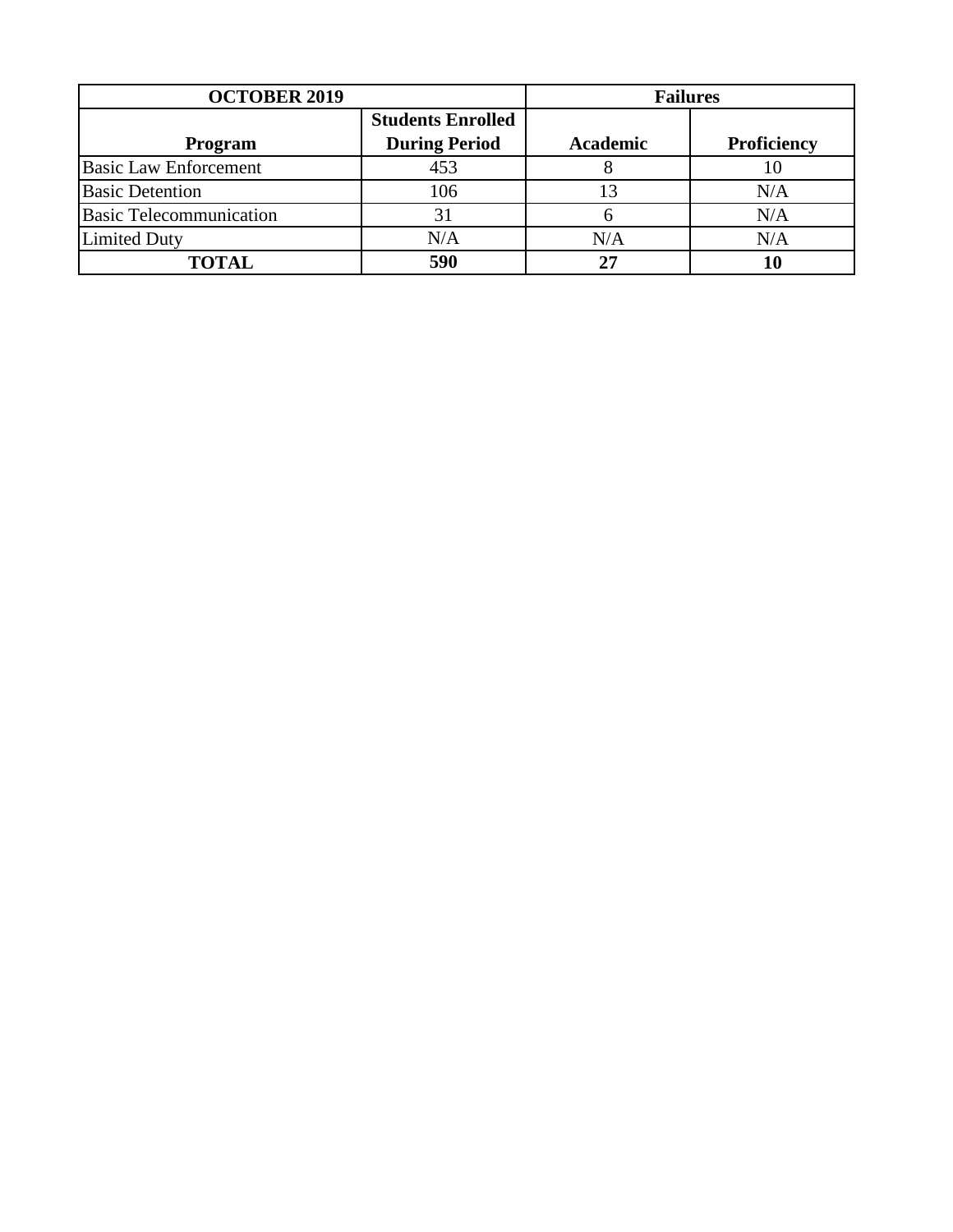| <b>NOVEMBER 2019</b>           |                          | <b>Failures</b> |                    |
|--------------------------------|--------------------------|-----------------|--------------------|
|                                | <b>Students Enrolled</b> |                 |                    |
| Program                        | <b>During Period</b>     | <b>Academic</b> | <b>Proficiency</b> |
| <b>Basic Law Enforcement</b>   | 290                      |                 |                    |
| <b>Basic Detention</b>         | 60                       |                 |                    |
| <b>Basic Telecommunication</b> |                          |                 | N/A                |
| <b>Limited Duty</b>            | N/A                      | N/A             | N/A                |
| <b>TOTAL</b>                   | 361                      |                 |                    |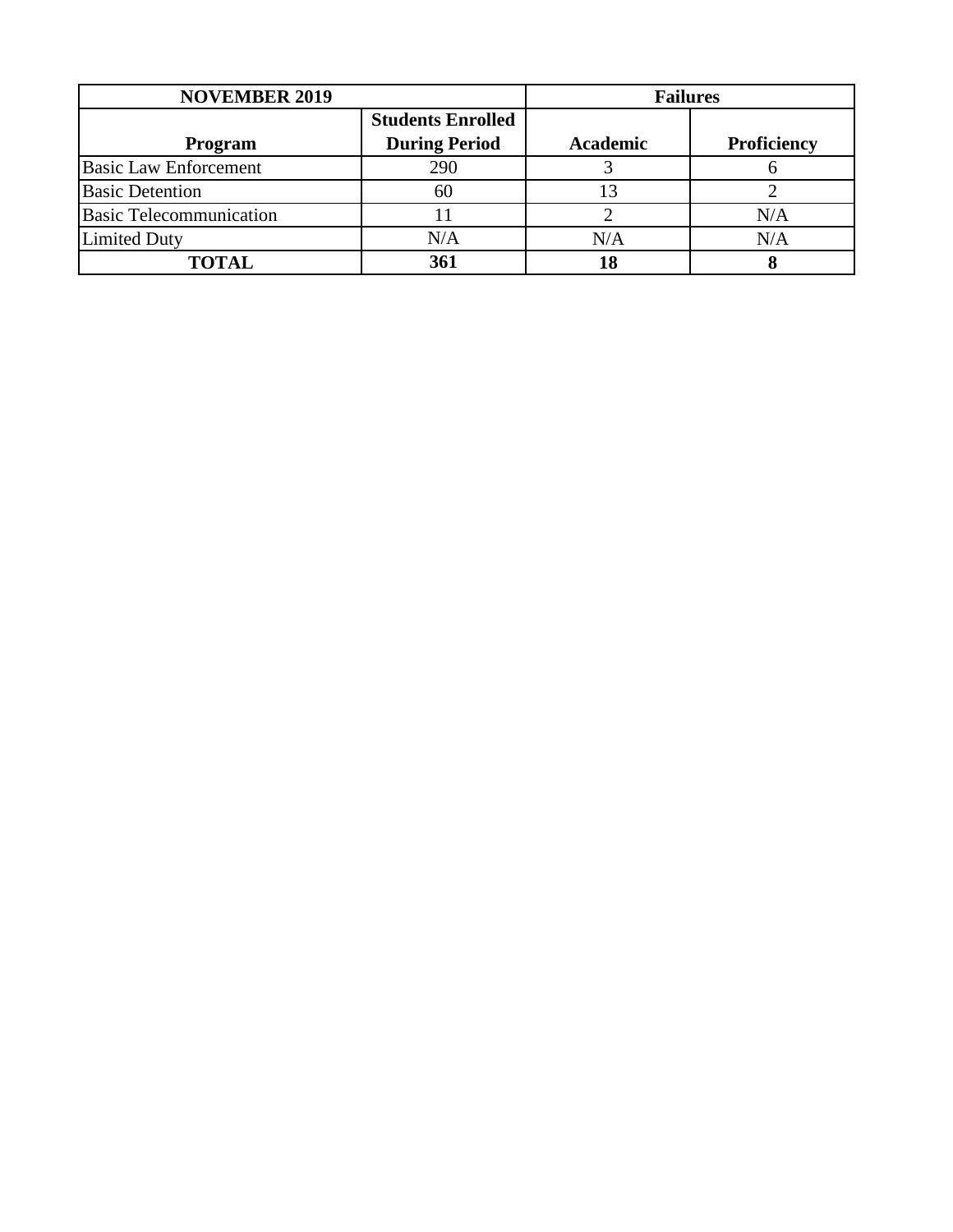| <b>DECEMBER 2019</b>           |                          | <b>Failures</b> |                    |
|--------------------------------|--------------------------|-----------------|--------------------|
|                                | <b>Students Enrolled</b> |                 |                    |
| Program                        | <b>During Period</b>     | <b>Academic</b> | <b>Proficiency</b> |
| <b>Basic Law Enforcement</b>   | 237                      |                 |                    |
| <b>Basic Detention</b>         | 52                       |                 | N/A                |
| <b>Basic Telecommunication</b> | 19                       | N/A             | N/A                |
| <b>Limited Duty</b>            | N/A                      | N/A             | N/A                |
| <b>TOTAL</b>                   | 308                      |                 |                    |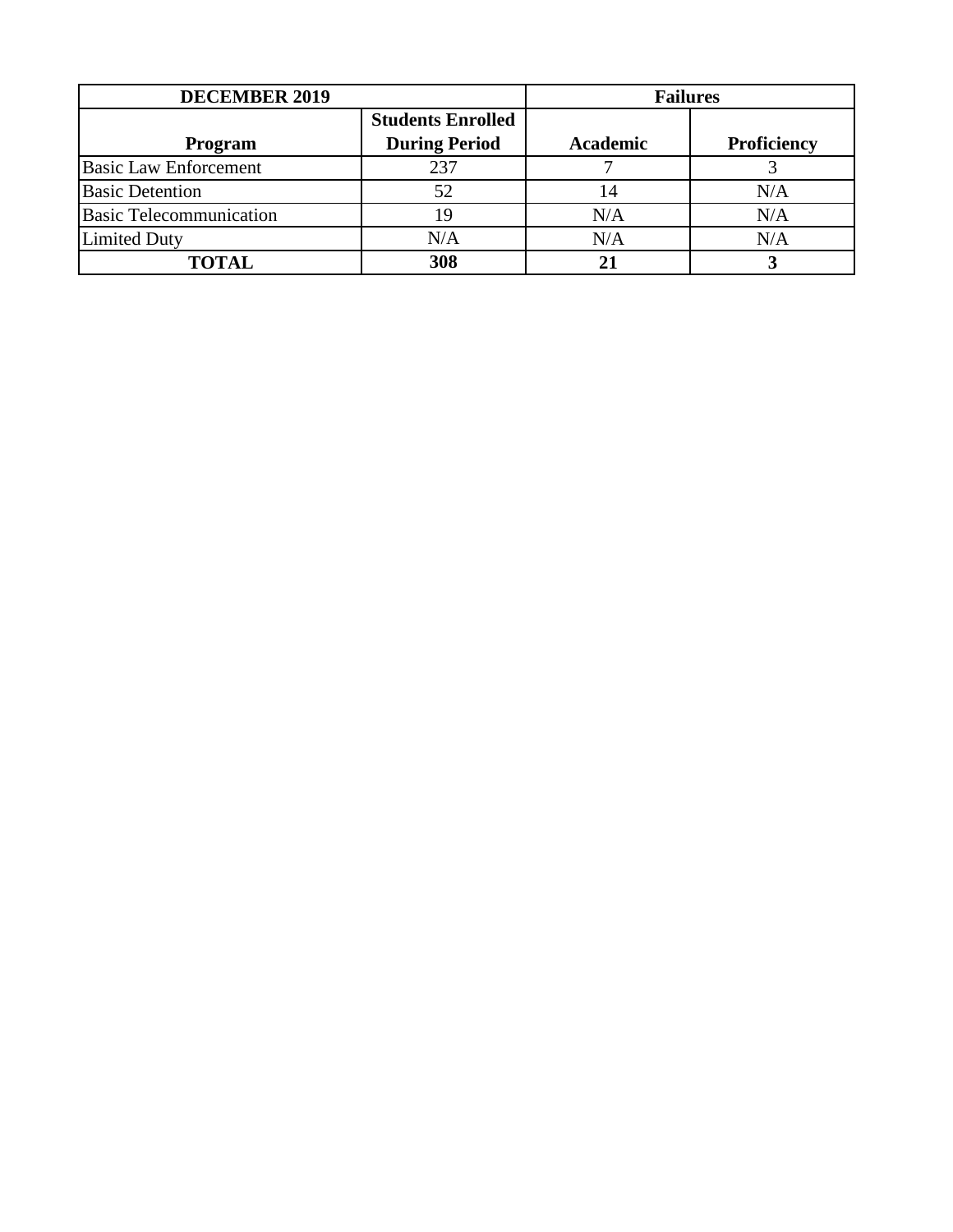| <b>JANUARY 2020</b>            |                          | <b>Failures</b> |                    |
|--------------------------------|--------------------------|-----------------|--------------------|
|                                | <b>Students Enrolled</b> |                 |                    |
| Program                        | <b>During Period</b>     | <b>Academic</b> | <b>Proficiency</b> |
| <b>Basic Law Enforcement</b>   | 313                      |                 |                    |
| <b>Basic Detention</b>         | 49                       |                 | N/A                |
| <b>Basic Telecommunication</b> | 36                       |                 | N/A                |
| <b>Limited Duty</b>            | N/A                      | N/A             | N/A                |
| <b>TOTAL</b>                   | 398                      | 25              |                    |